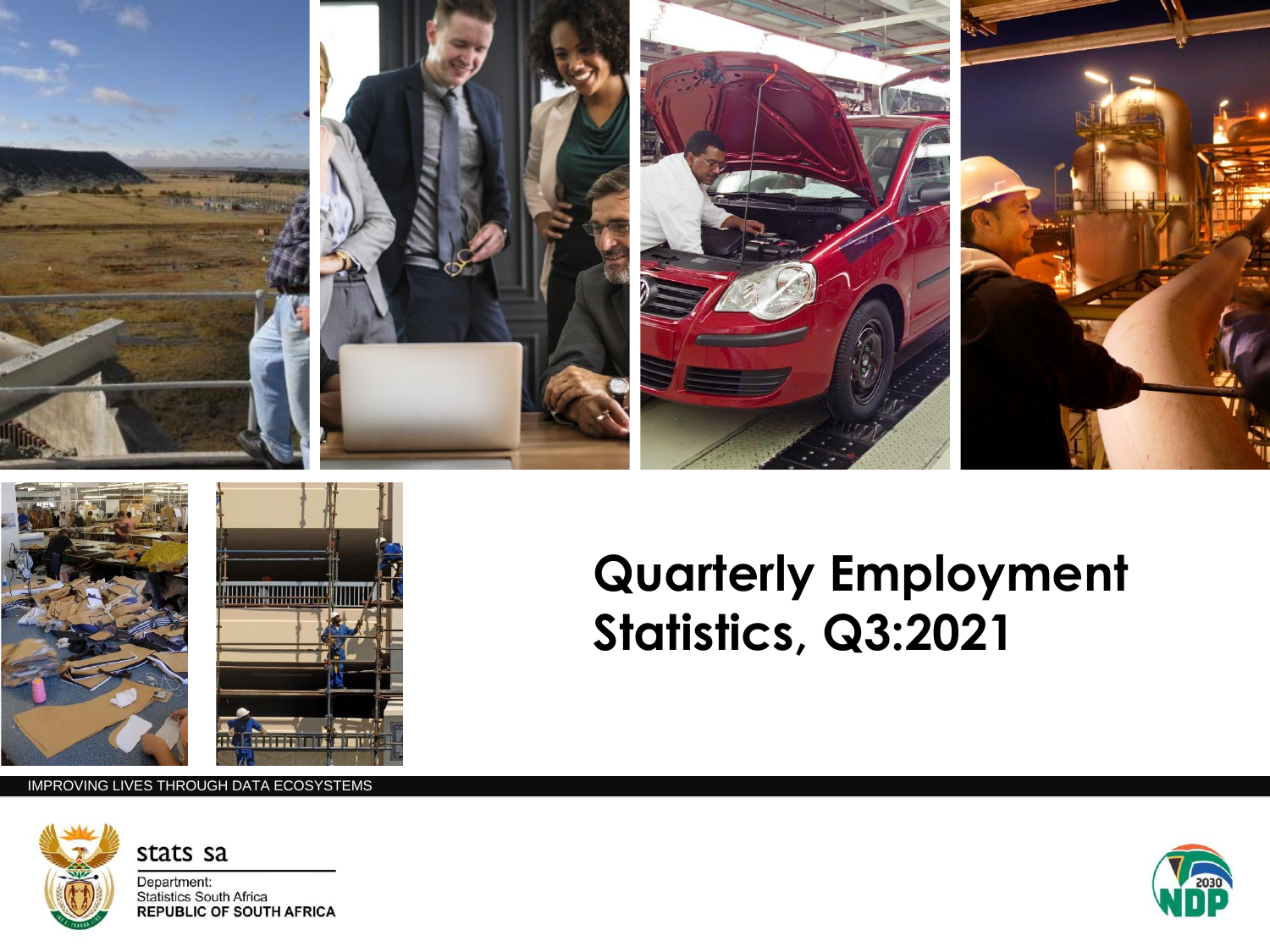# **QES Background**

QES is an enterprise-based sample survey



**01**

QES collects information on employing businesses registered for VAT with annual turnover greater than R300 000

**03**

Samples are drawn from private non-agricultural businesses e.g. factories, offices, stores as well as national, provincial and local government entities

**04**

Sample size of approximately 20 000 was selected

### IMPROVING LIVES THROUGH DATA ECOSYSTEMS





R300 000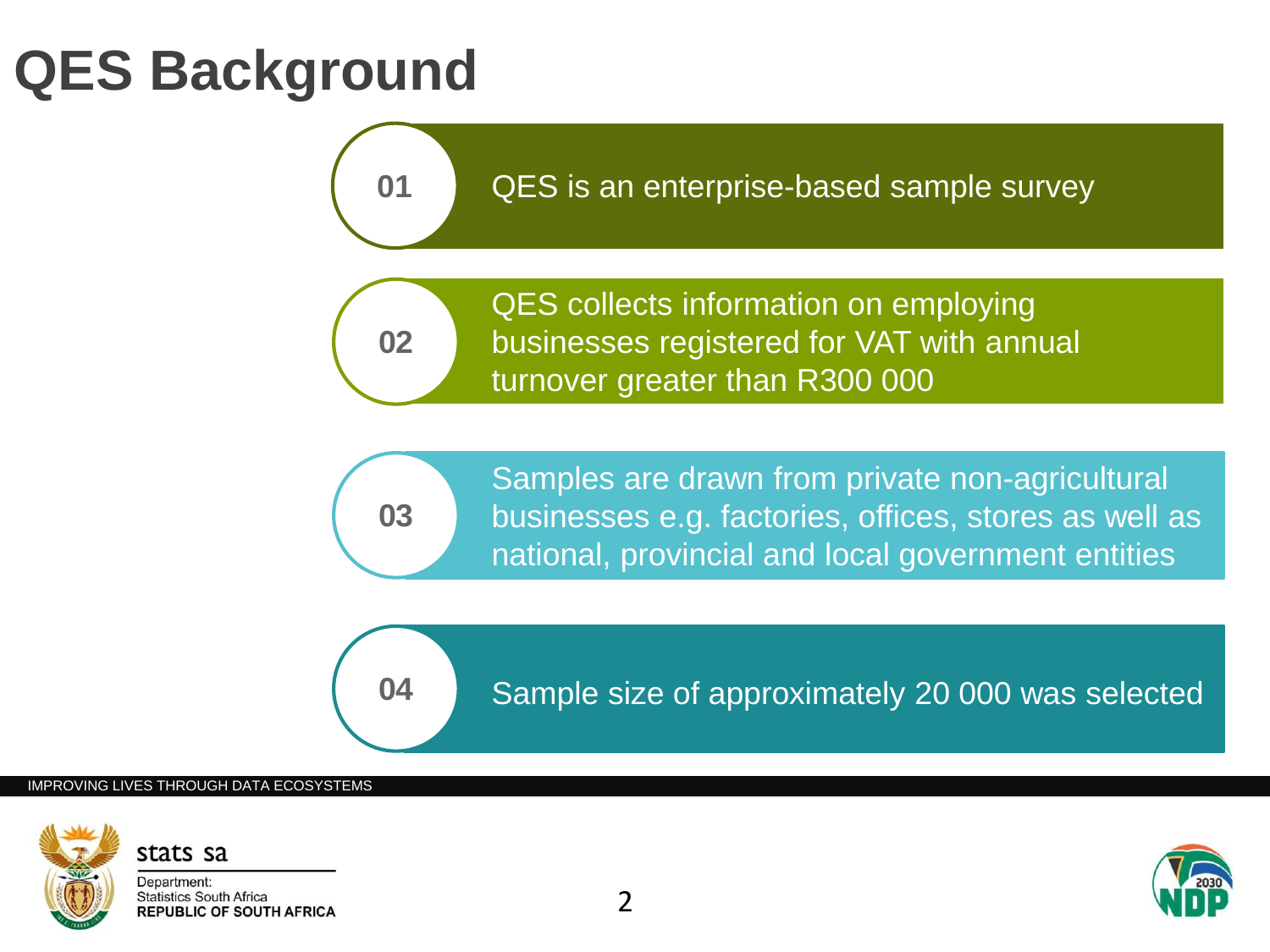# **QES Coverage**



*\* Administrative data from DMR*

IMPROVING LIVES THROUGH DATA ECOSYSTEMS

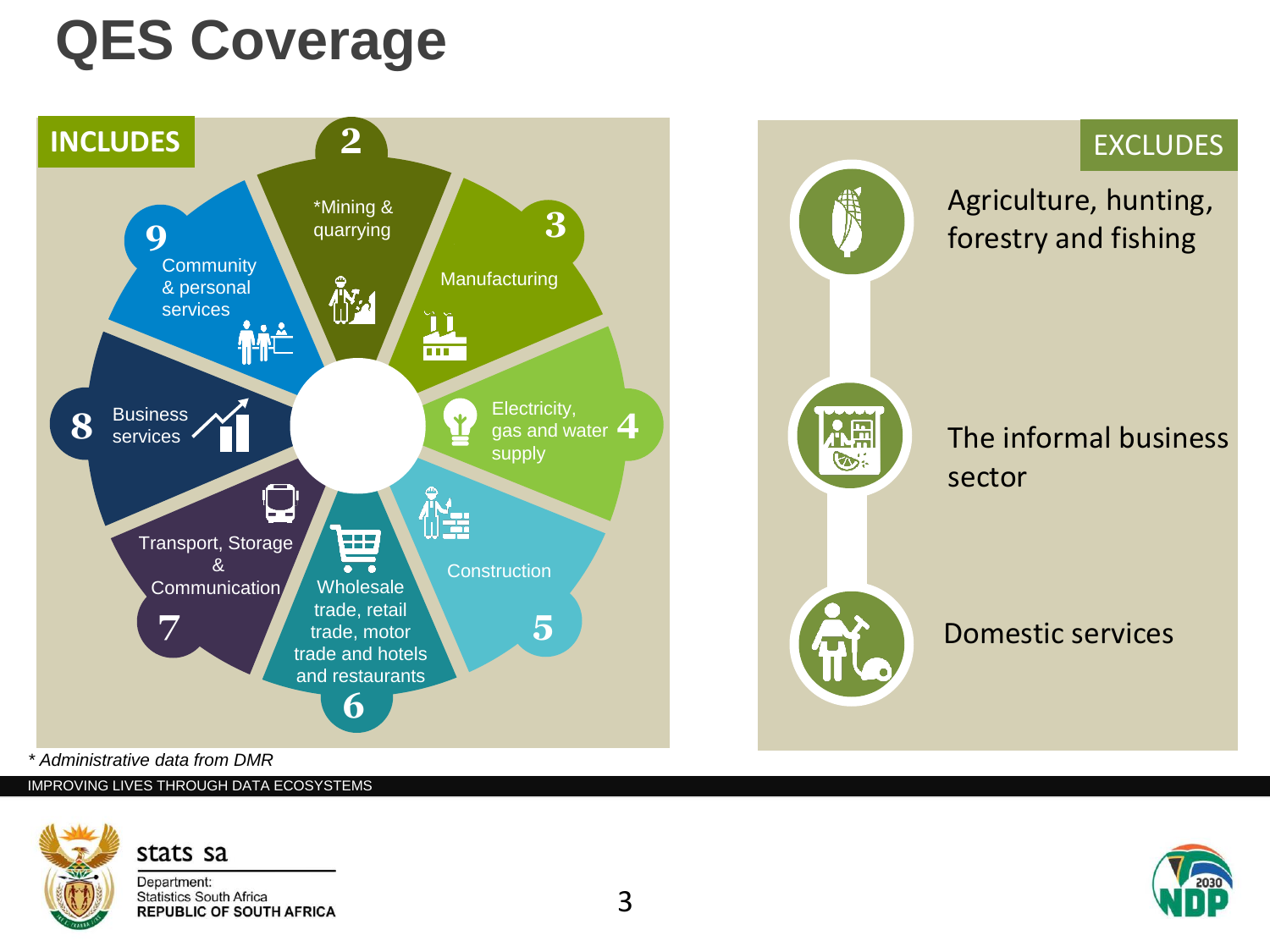# **QES Variables**

*Estimates are published on a quarter lag (SDDS)*



for the *three months* of the reference quarter

#### IMPROVING LIVES THROUGH DATA ECOSYSTEMS



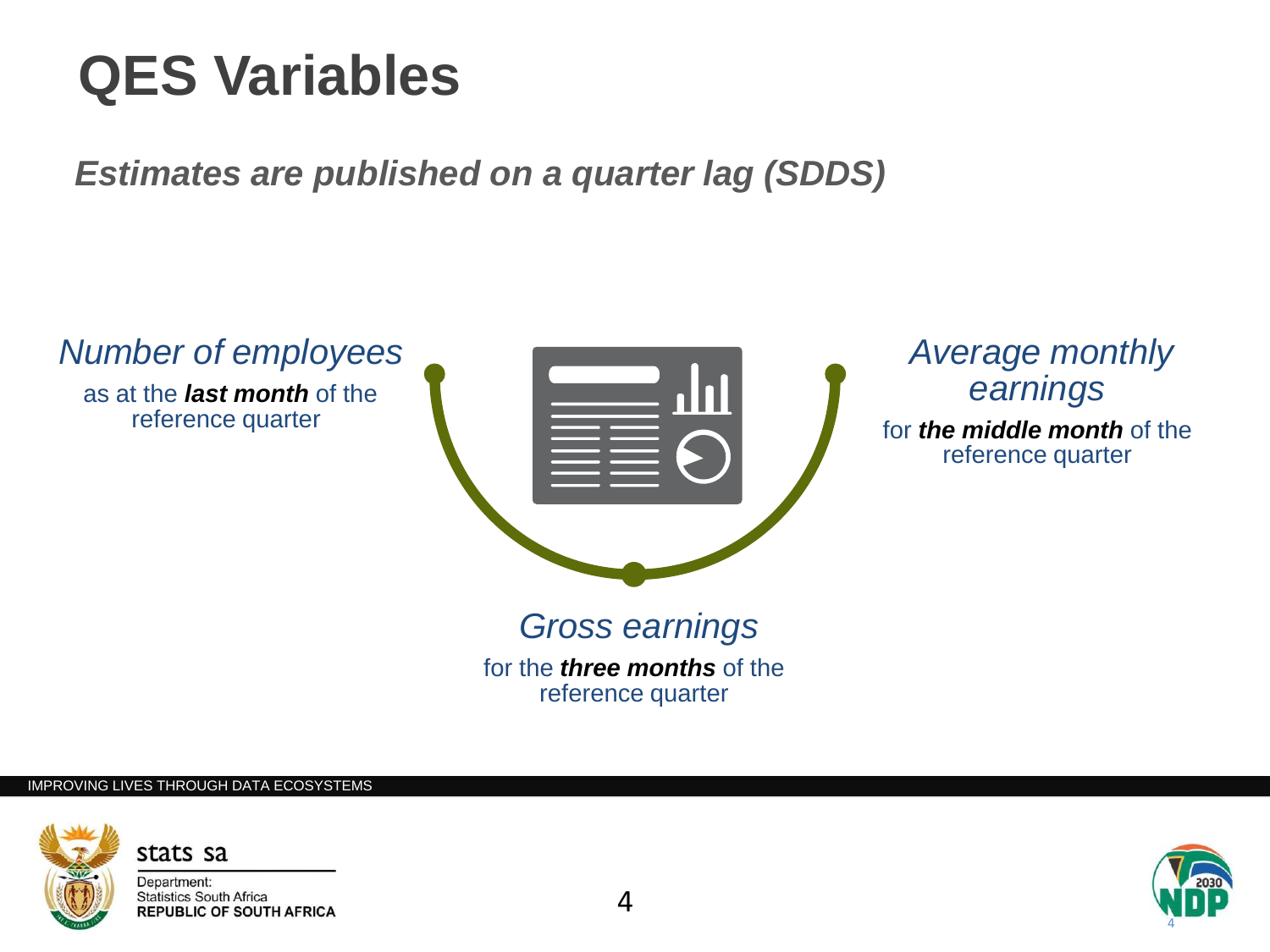

#### IMPROVING LIVES THROUGH DATA ECOSYSTEMS



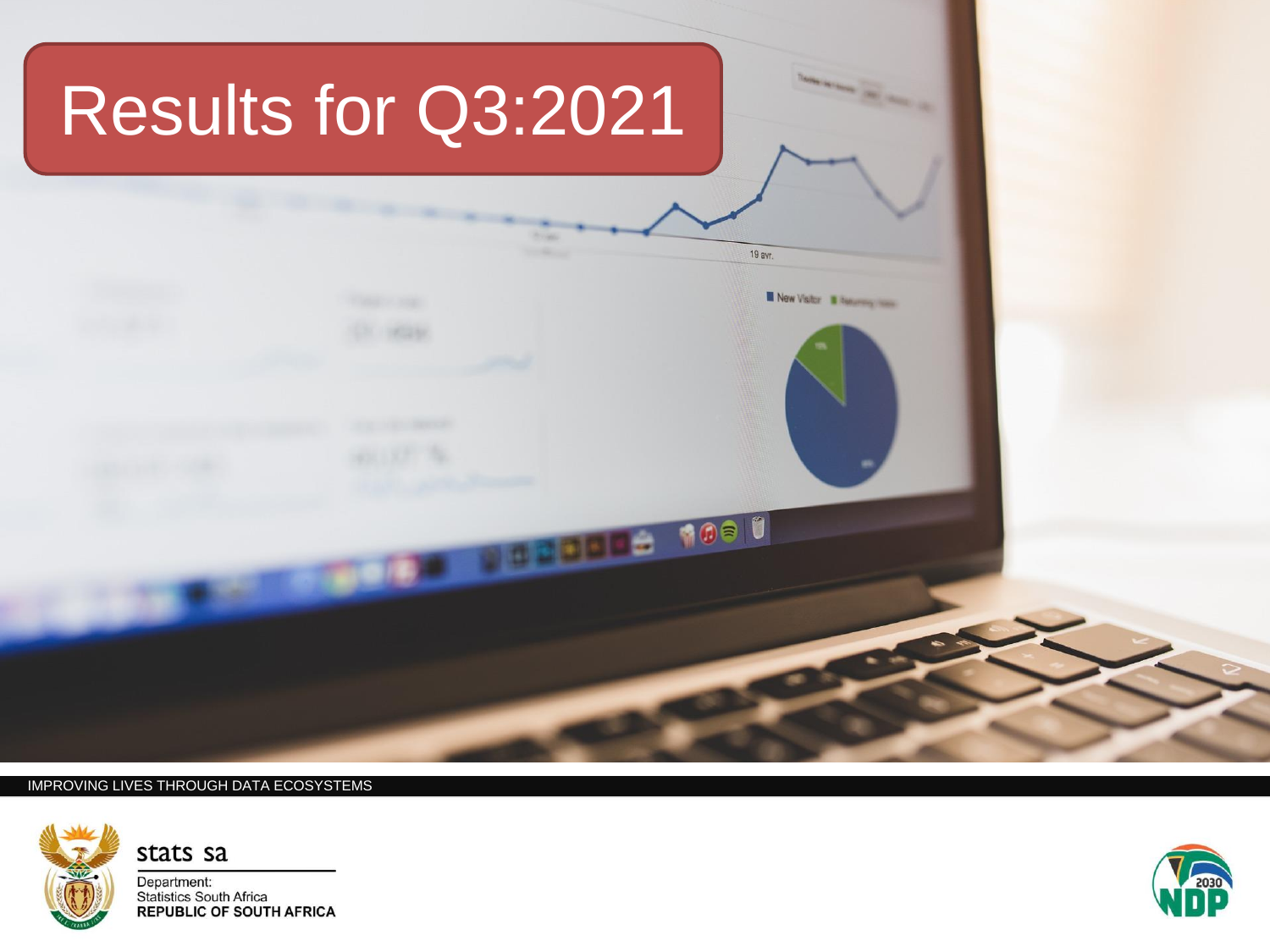### 6

**9 620 000**

### stats sa Department: **Statistics South Africa REPUBLIC OF SOUTH AFRICA**

## **EMPLOYMENT RESULTS**

Number of persons employed in Q3:2021



There was a quarterly increase of 52 000 jobs (or 0,5%) in Q3:2021 compared with Q2:2021.

### IMPROVING LIVES THROUGH DATA ECOSYSTEMS



terly increase of **the control of the state of the control of the reference quarter compared with the <b>0,5%**) in  $\overline{0.5\%}$  ) in Q3:2021 the reference quarter compared with the same quarter of 2020 (Q3:2020).



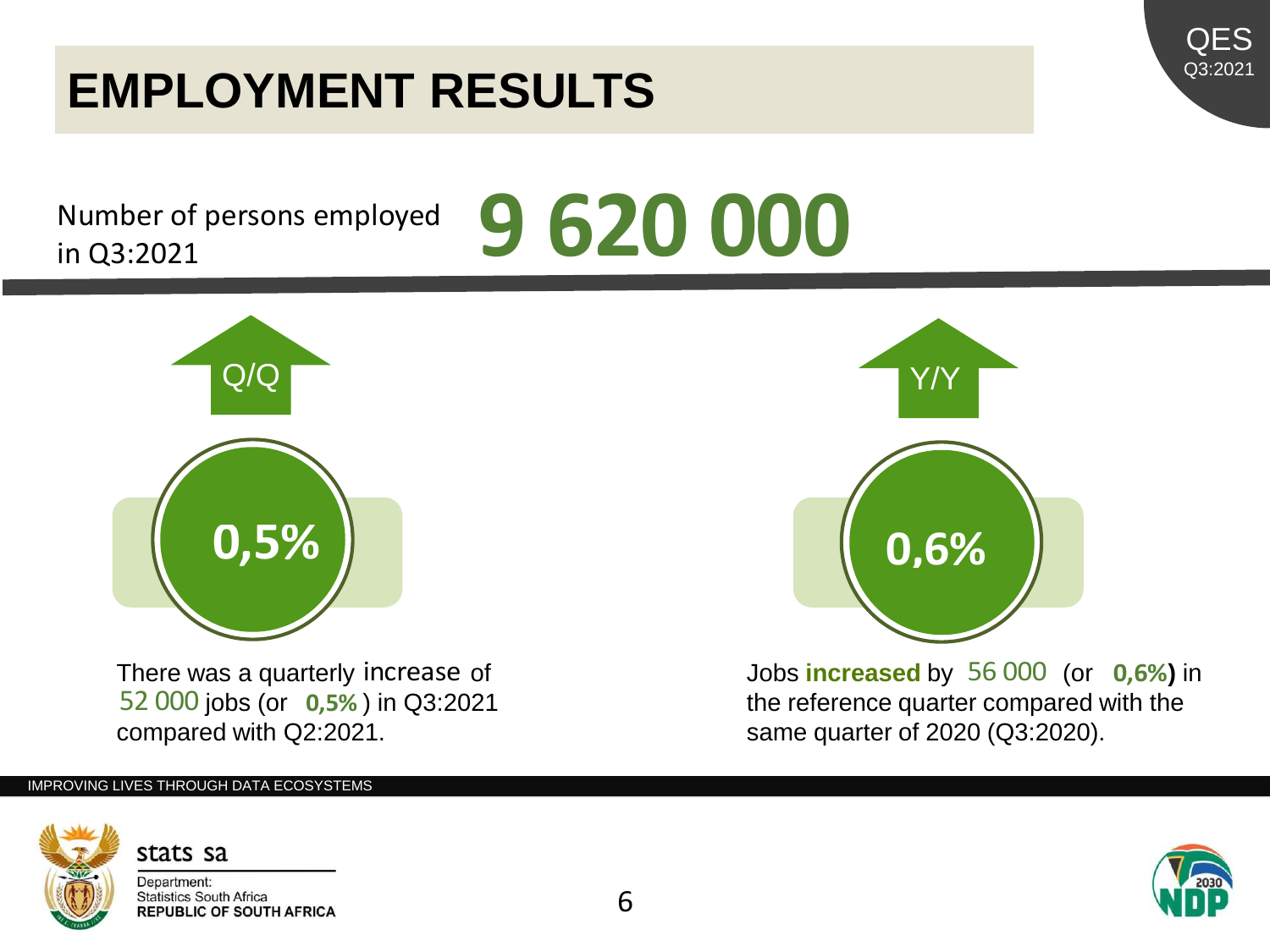### **EMPLOYMENT RESULTS**



Number of persons employed Full-time: 8 544 000

Number of persons employed Part-time: 1 076 000



### IMPROVING LIVES THROUGH DATA ECOSYSTEMS



Department: **Statistics South Africa REPUBLIC OF SOUTH AFRICA**  Full-time jobs decreased quarter-onquarter by 35 000 and year-on-year full-time jobs decreased by 77 000.

Part-time jobs increased quarteron-quarter by 87 000 and yearon-year part-time jobs increased by 133 000

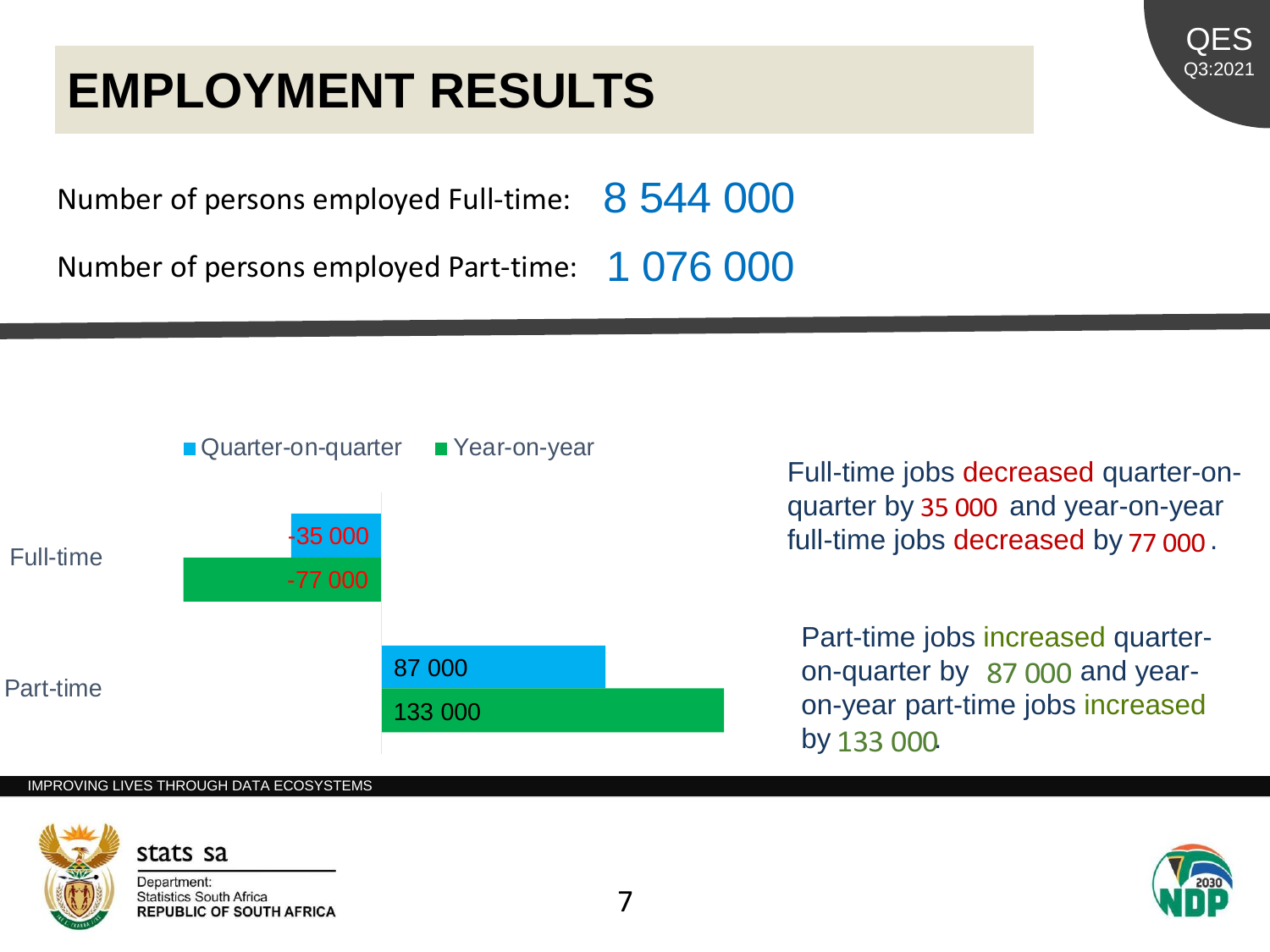There was a quarterly net **increase** of 52 000 jobs in Q3:2021. Most of the job gains were reported in part-time employment with a net increase of 87 000 whilst full-time jobs decreased by 35 000. reported in part-time employment with a net increase of  $87,000$  whilst full-time jobs decreased by 35 000.



### Quarter-on-quarter employment change

| Quarter-on-quarter        | Number of employees |           |               |
|---------------------------|---------------------|-----------|---------------|
| Industry                  | Full-time           | Part-time | All employees |
| <b>Community services</b> | $-26000$            | 89 000    | 63 000        |
| Mining*                   | 7 0 0 0             |           | 7 0 0 0       |
| Transport                 | 0                   | 1 0 0 0   | 1 0 0 0       |
| <b>Electricity</b>        | 0                   | 0         | $\Omega$      |
| Construction              | $-3000$             | 2 0 0 0   | $-1000$       |
| Manufacturing             | 0                   | $-2000$   | $-2000$       |
| <b>Business services</b>  | $-1000$             | $-2000$   | $-3000$       |
| <b>Trade</b>              | $-12000$            | $-1000$   | $-13000$      |
| <b>Total</b>              | $-35000$            | 87 000    | 52 000        |

*\*Data for mining industry is not available separately for part-time*

### IMPROVING LIVES THROUGH DATA ECOSYSTEMS



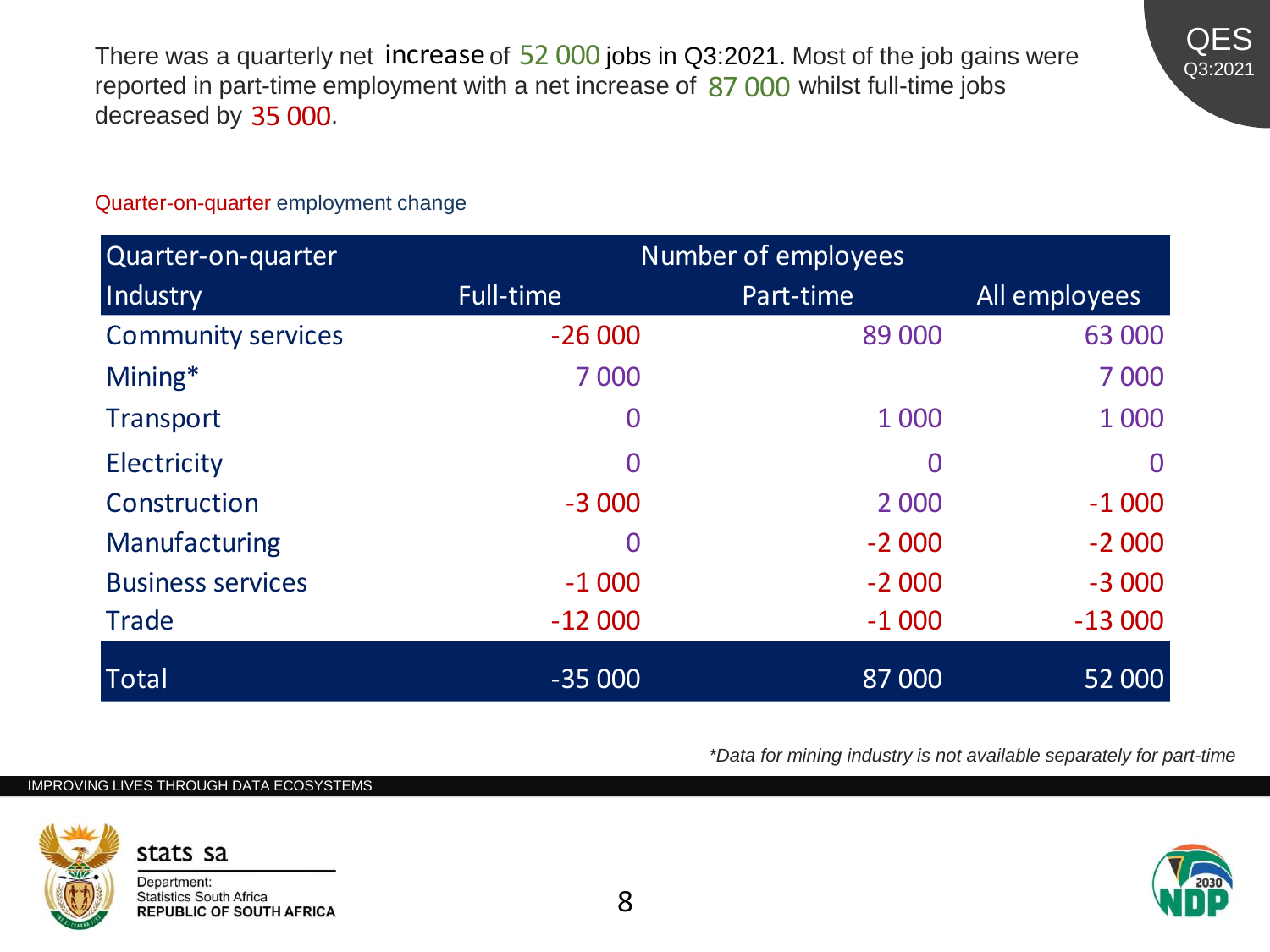

### Year-on-year employment change

| Year-on-year              | Number of employees |           |               |
|---------------------------|---------------------|-----------|---------------|
| Industry                  | Full-time           | Part-time | All employees |
| <b>Community services</b> | $-8000$             | 108 000   | 100 000       |
| Mining*                   | 11 000              |           | 11 000        |
| <b>Trade</b>              | $-8000$             | 12 000    | 4 0 0 0       |
| <b>Transport</b>          | $-1000$             | 3 0 0 0   | 2 0 0 0       |
| <b>Electricity</b>        | $-1000$             | $\bf{0}$  | $-1000$       |
| <b>Business services</b>  | $-16000$            | 13 000    | $-3000$       |
| Manufacturing             | $-23000$            | $-2000$   | $-25000$      |
| Construction              | $-31000$            | $-1000$   | $-32000$      |
| <b>Total</b>              | $-77000$            | 133 000   | 56 000        |

IMPROVING LIVES THROUGH DATA ECOSYSTEMS





*\*Data for mining industry is not available separately for part-time*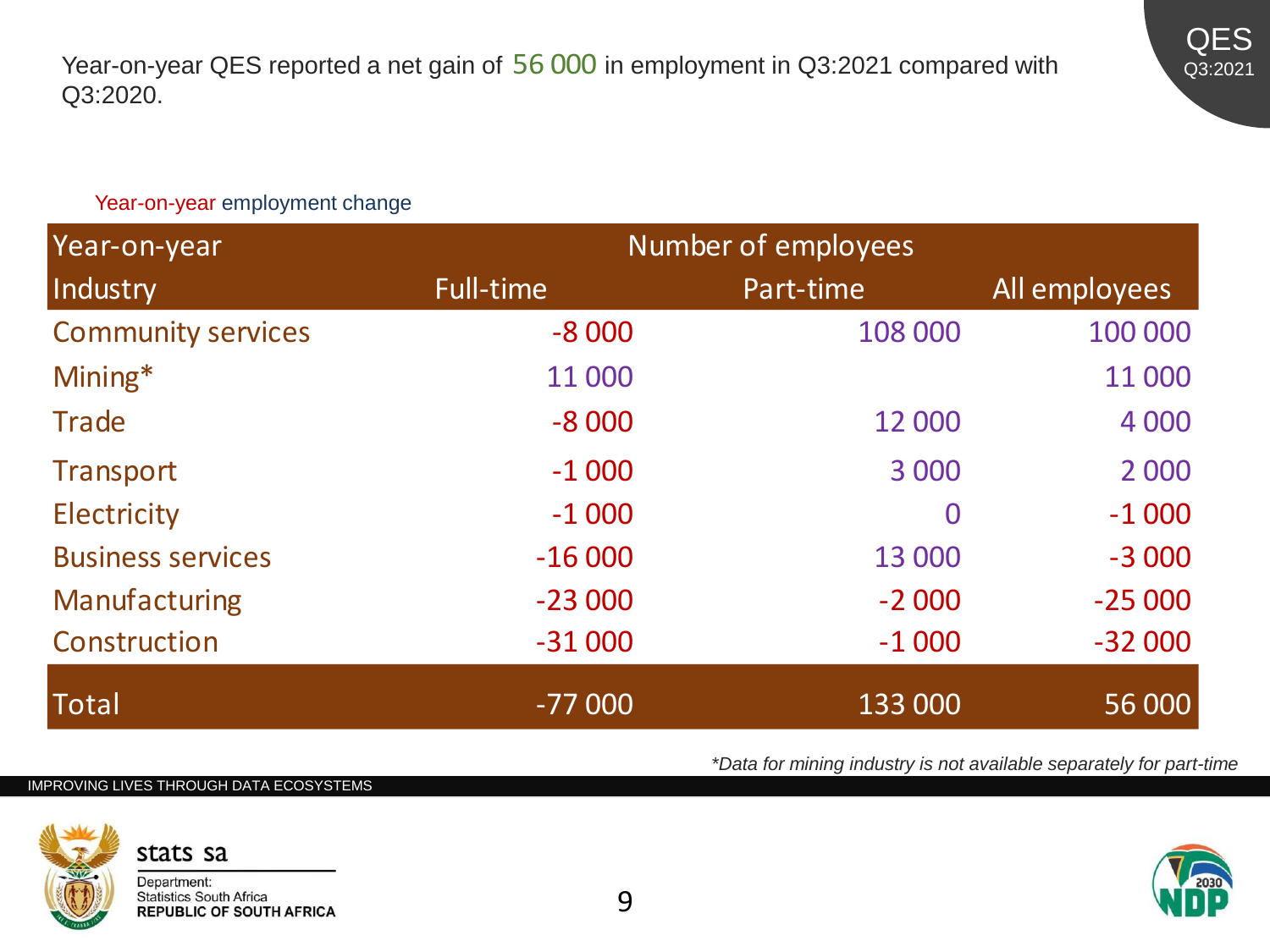### The mining industry reported net increase of 7000 jobs in the third quarter of 2021.

Year-on-year the industry increased by  $11\,000$  when comparing Q3:2020 with Q3:2021.



IMPROVING LIVES THROUGH DATA ECOSYSTEMS



Department: **Statistics South Africa REPUBLIC OF SOUTH AFRICA**  \* Revised estimates

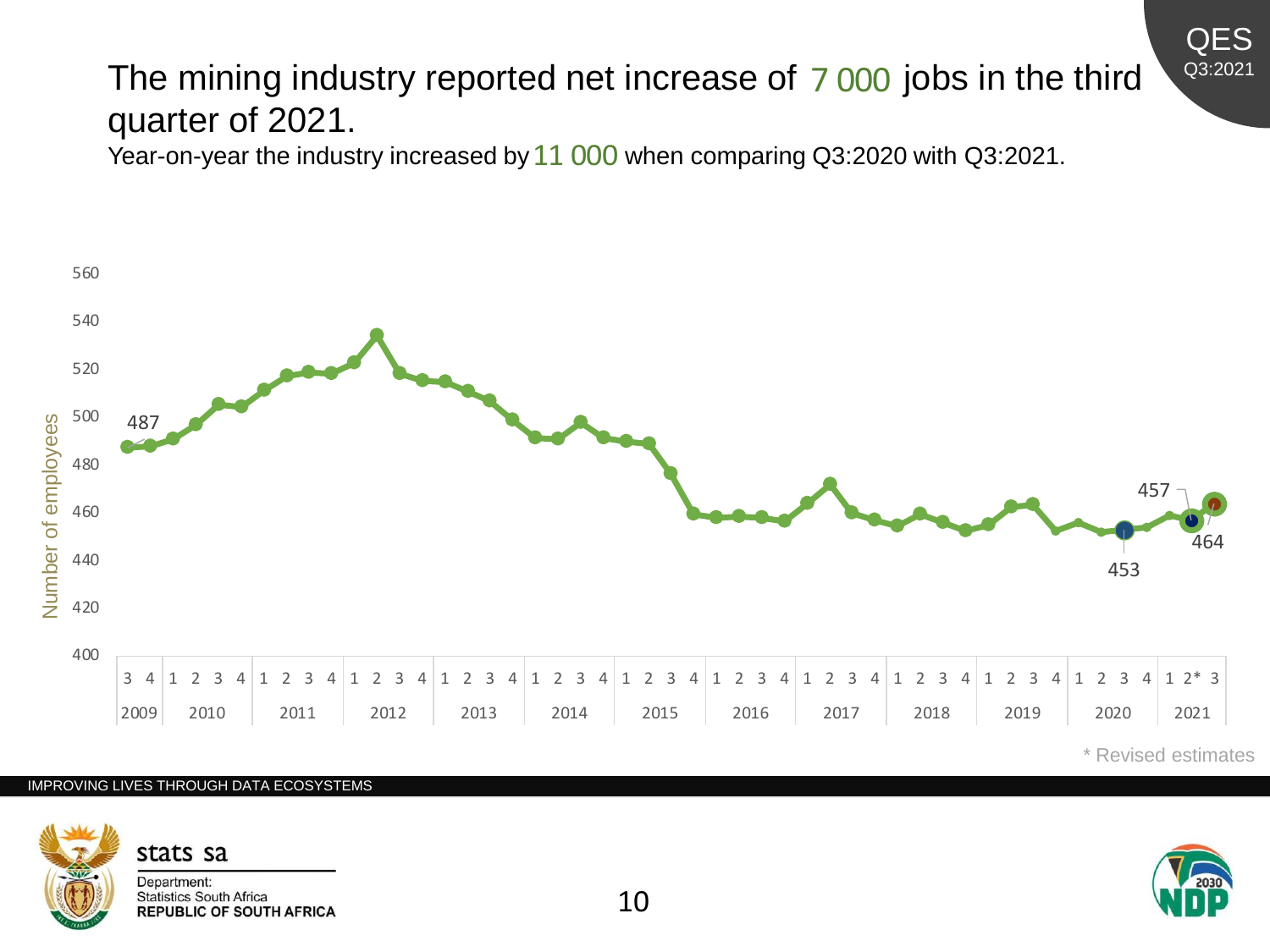### The trade industry reported net loss of 13 000 jobs in the third quarter of<br>2021 compared to Q2:2021.<br>Year-on-year the industry gained 4 000 jobs compared with same quarter of 2020. 2021 compared to Q2:2021.

Year-on-year the industry gained 4 000 jobs compared with same quarter of 2020.



### Trade industry, Q3:2009 to Q3:2021

IMPROVING LIVES THROUGH DATA ECOSYSTEMS



Department: **Statistics South Africa REPUBLIC OF SOUTH AFRICA** 



QES Q3:2021

\* Revised estimates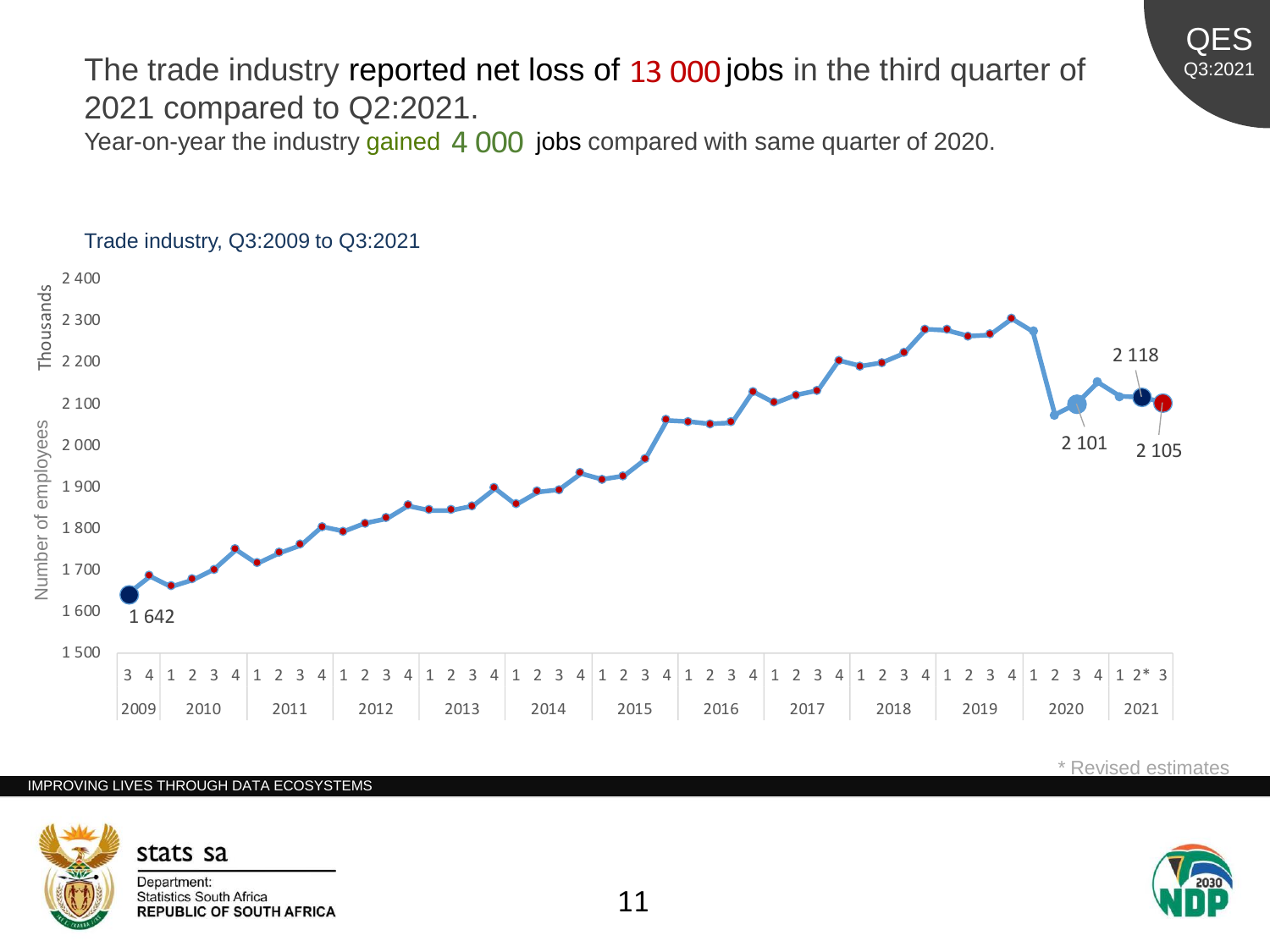### The community services industry reported a net gain of 63 000 jobs in the third quarter compared to Q2:2021.

Year-on-year the industry increased by 100 000 jobs compared with same quarter of the previous year (i.e. Q3:2020).



### IMPROVING LIVES THROUGH DATA ECOSYSTEMS



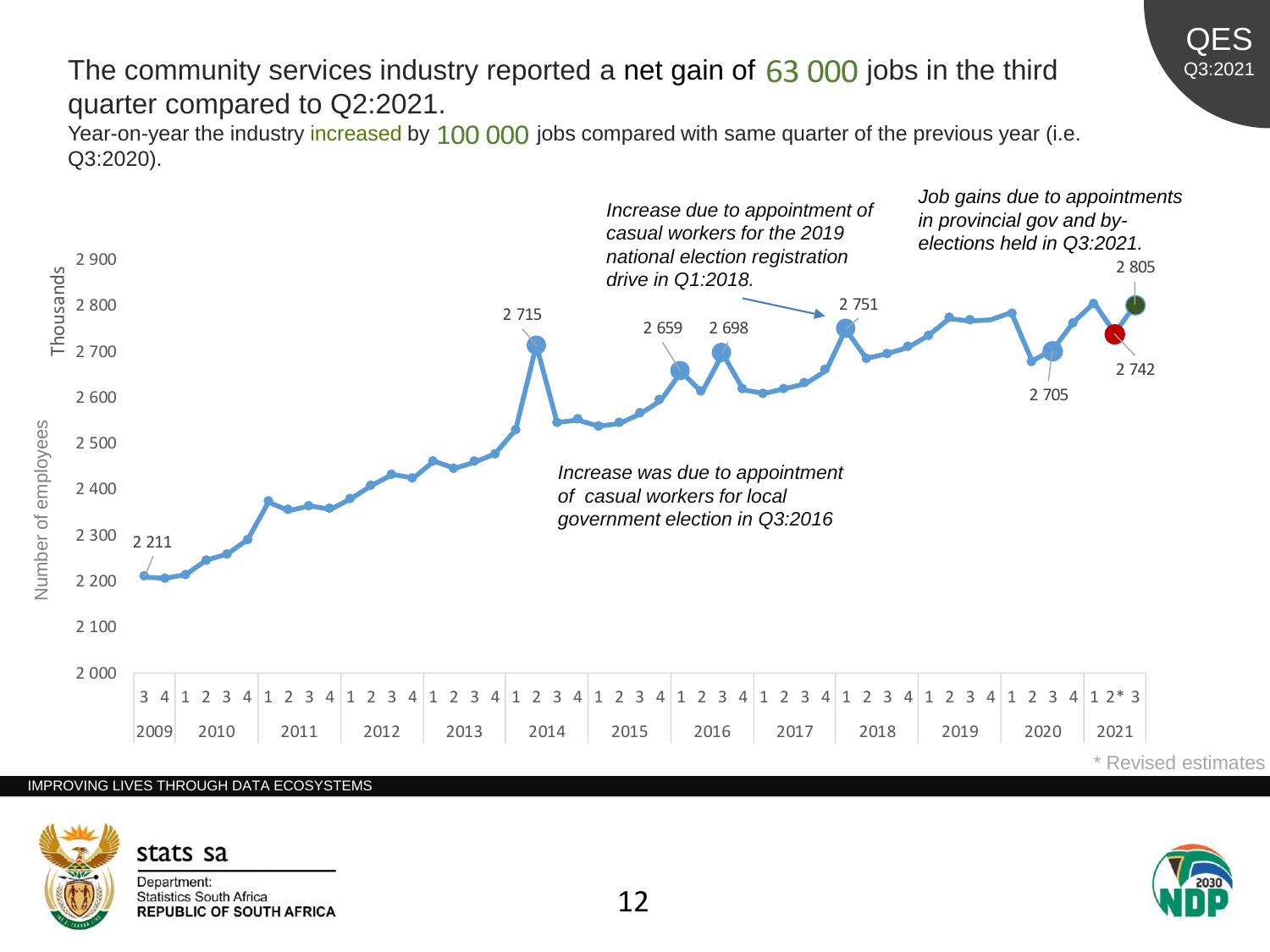The total number of persons employed increased by 52 000 from **9 568 000**<br>in Q2:2021 to **9 620 000** in Q3:2021. in Q2:2021 to **9 620 000** in Q3:2021.

Year-on-year total employment increased by 56 000 compared with same quarter of the previous year (i.e. Q3:2020).



QES Q3:2021

#### IMPROVING LIVES THROUGH DATA ECOSYSTEMS



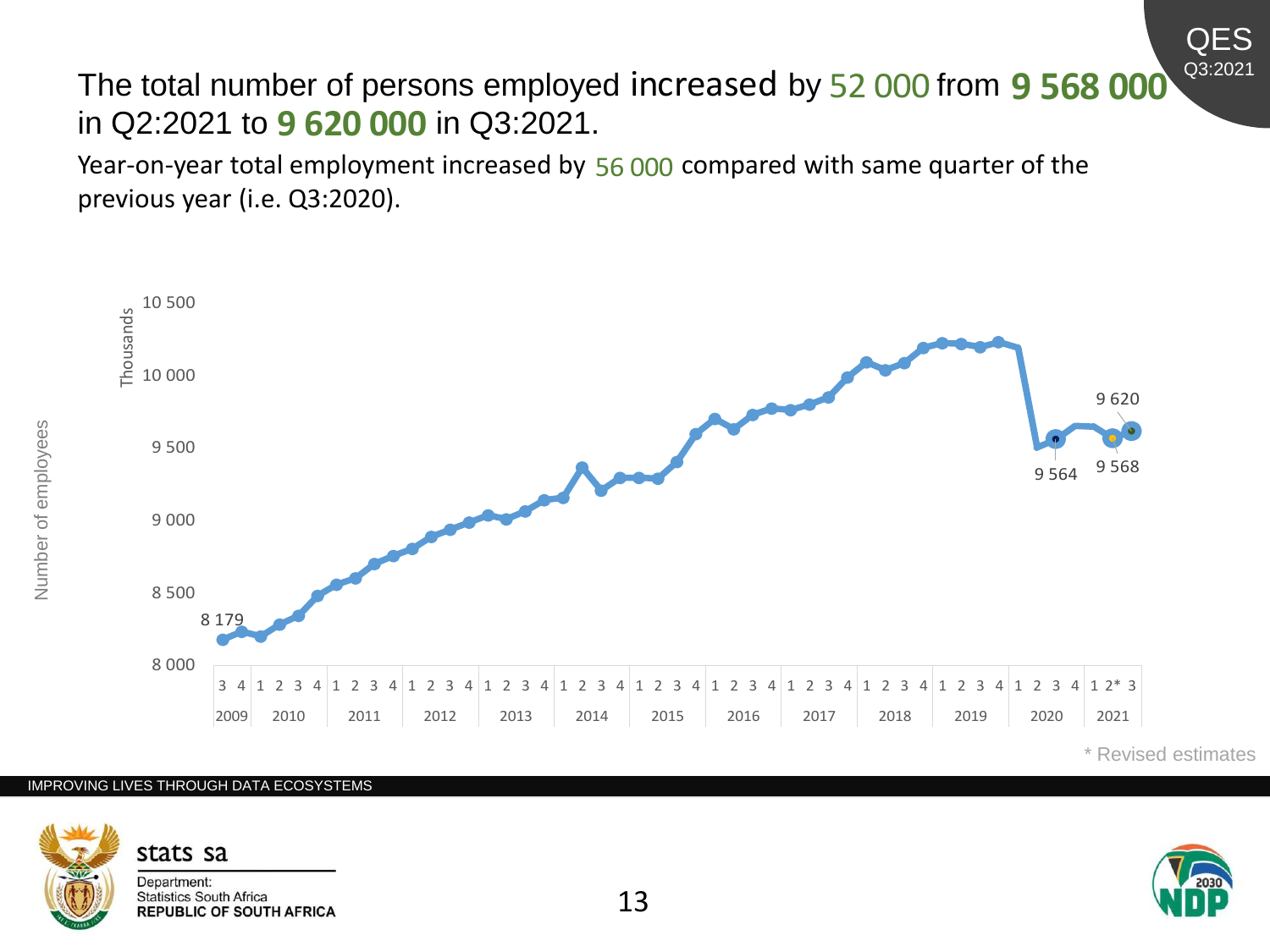

### **Gross Earnings increased by R25,9 billion to R746,8 billion in Q3:2021**



### IMPROVING LIVES THROUGH DATA ECOSYSTEMS



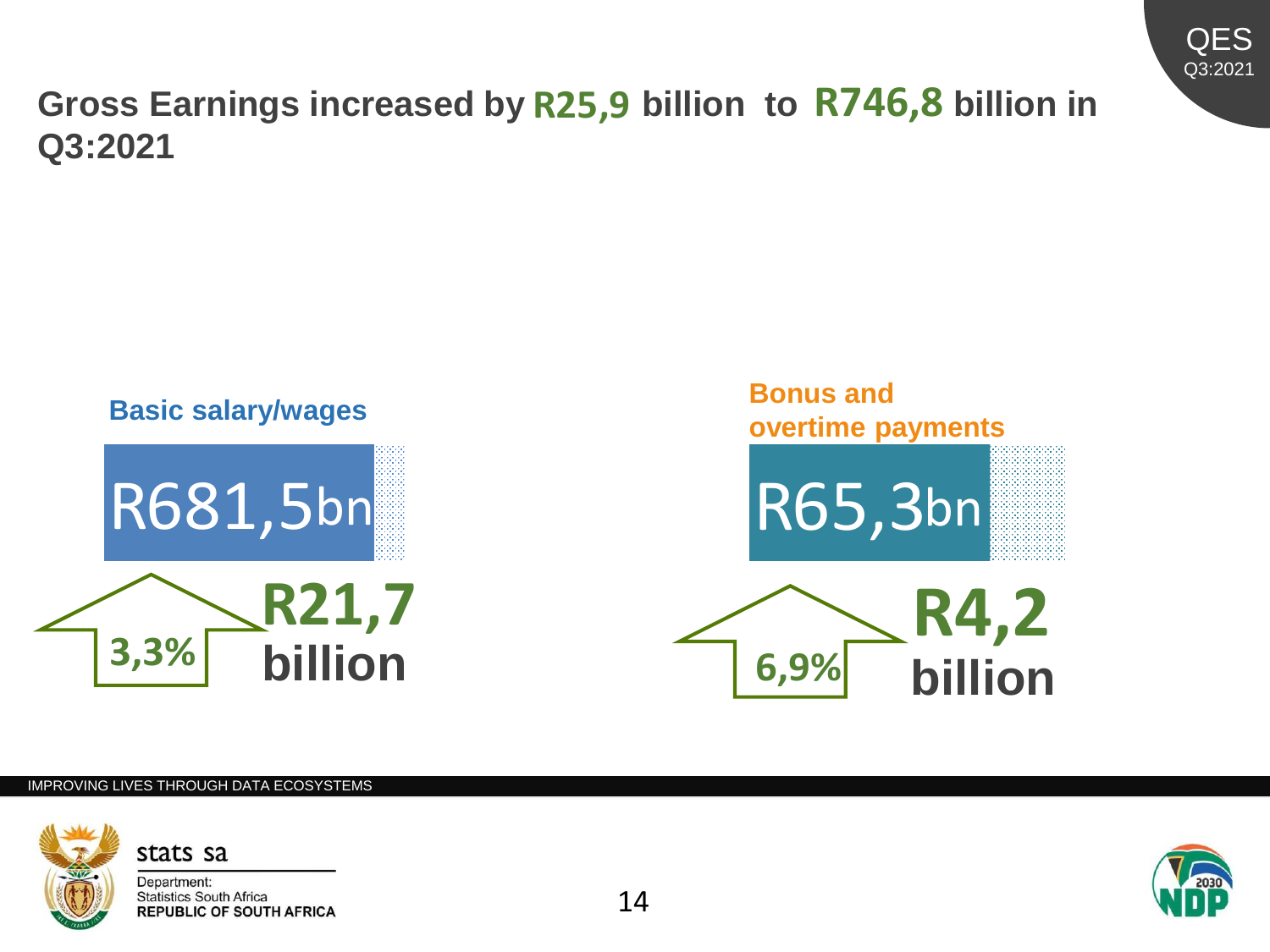Gross earnings increased by  $R25,9$  billion (or  $3,6\%$ ) in the third quarter of 2021 compared to Q2:2021. Increases in gross earnings were due to increases in basic salaries/wages by billion and bonuses & overtime payments by  $R4,2$  billion. **R25,9** billion (or **3,6%**) in the third quarter of 2021 compared to earnings were due to increases in basic salaries/wages by **R21,7** e payments by **R4,2** billion.

**Quarter-on-quarte**r changes in gross earnings

| Quarter-on-quarter       | Gross earnings (R' 000)   |                                         |                             |  |
|--------------------------|---------------------------|-----------------------------------------|-----------------------------|--|
| Industry                 | <b>Basic Salary/Wages</b> | <b>Bonus &amp; Overtime</b><br>Payments | <b>Total Gross Earnings</b> |  |
| Community services       | 14 484 000                | $-504000$                               | 13 980 000                  |  |
| <b>Business services</b> | 2 174 000                 | 7 615 000                               | 9789000                     |  |
| $Mining*$                | 2 980 000                 |                                         | 2 980 000                   |  |
| Construction             | 1658000                   | $-269000$                               | 1 389 000                   |  |
| Manufacturing            | 445 000                   | 630 000                                 | 1 075 000                   |  |
| Trade                    | $-93000$                  | 81 000                                  | $-12000$                    |  |
| Electricity              | $-8000$                   | -387 000                                | $-395000$                   |  |
| Transport                | 95 000                    | $-2965000$                              | $-2870000$                  |  |
| <b>Total</b>             | 21 735 000                | 4 201 000                               | 25 936 000                  |  |

*\*Data for mining industry is not available separately for bonuses & overtime payments*

### IMPROVING LIVES THROUGH DATA ECOSYSTEMS

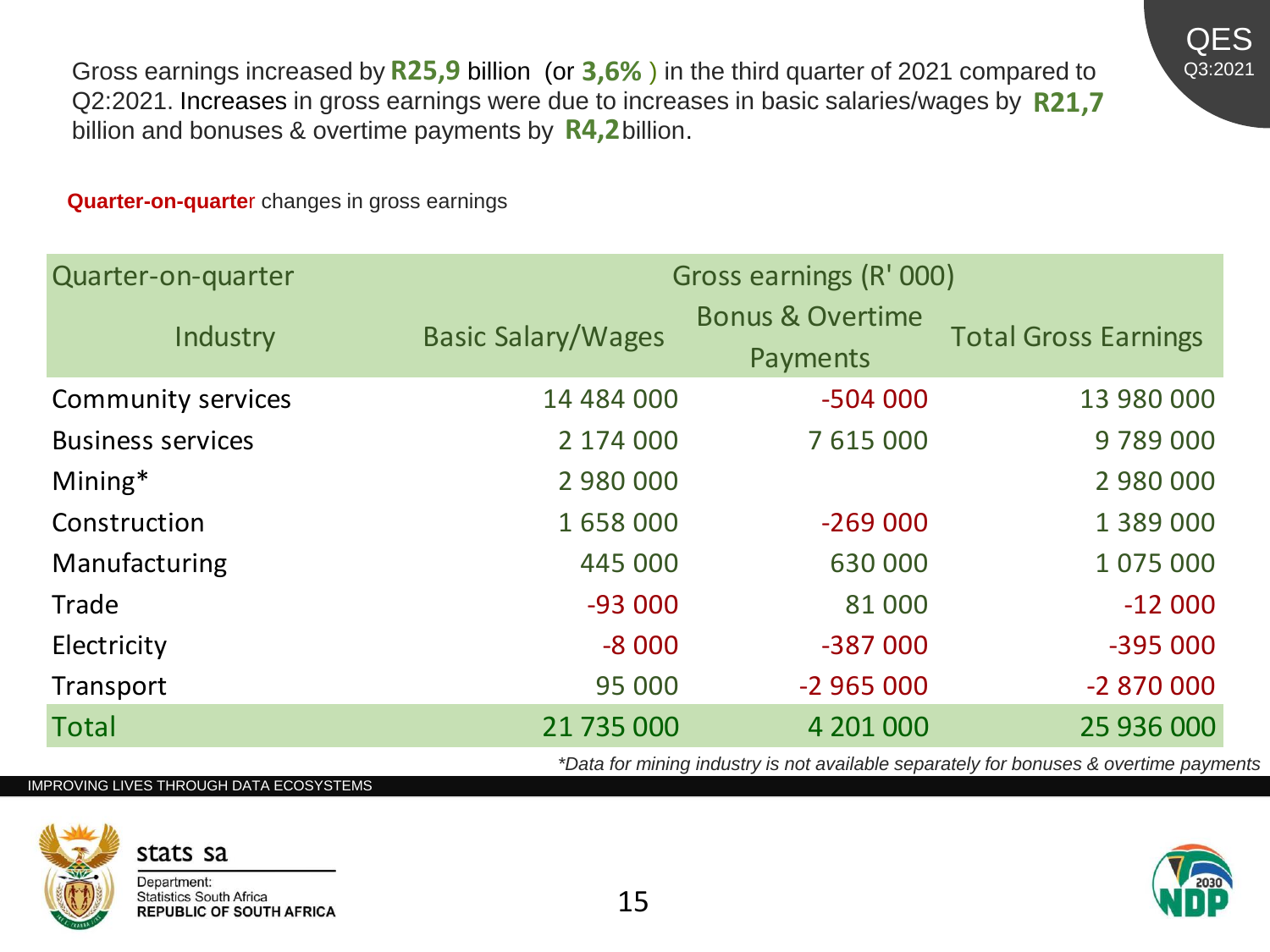Year-on-year gross earnings increased by R66,2 billion (or 9,7%). Increases was due to basic salary payments made by **R49,7** billion and bonus and overtime payments by **R16,5** billion.



**Year-on-year** changes in Gross Earnings

| Year-on-year              | Gross earnings (R' 000)   |                                         |                             |
|---------------------------|---------------------------|-----------------------------------------|-----------------------------|
| Industry                  | <b>Basic Salary/Wages</b> | <b>Bonus &amp; Overtime</b><br>Payments | <b>Total Gross Earnings</b> |
| <b>Community services</b> | 23 781 000                | 2 044 000                               | 25 825 000                  |
| <b>Business services</b>  | 6928000                   | 9 181 000                               | 16 109 000                  |
| Trade                     | 6 720 000                 | 2 348 000                               | 9 0 68 0 00                 |
| Manufacturing             | 2 887 000                 | 2 5 5 1 0 0 0                           | 5438000                     |
| $Mining*$                 | 4 572 000                 |                                         | 4 572 000                   |
| Transport                 | 2 420 000                 | 363 000                                 | 2 783 000                   |
| Construction              | 2 500 000                 | 138 000                                 | 2 638 000                   |
| Electricity               | $-88000$                  | $-97000$                                | $-185000$                   |
| <b>Total</b>              | 49 720 000                | 16 528 000                              | 66 248 000                  |

*\*Data for mining industry is not available separately for bonuses & overtime payments*

### IMPROVING LIVES THROUGH DATA ECOSYSTEMS



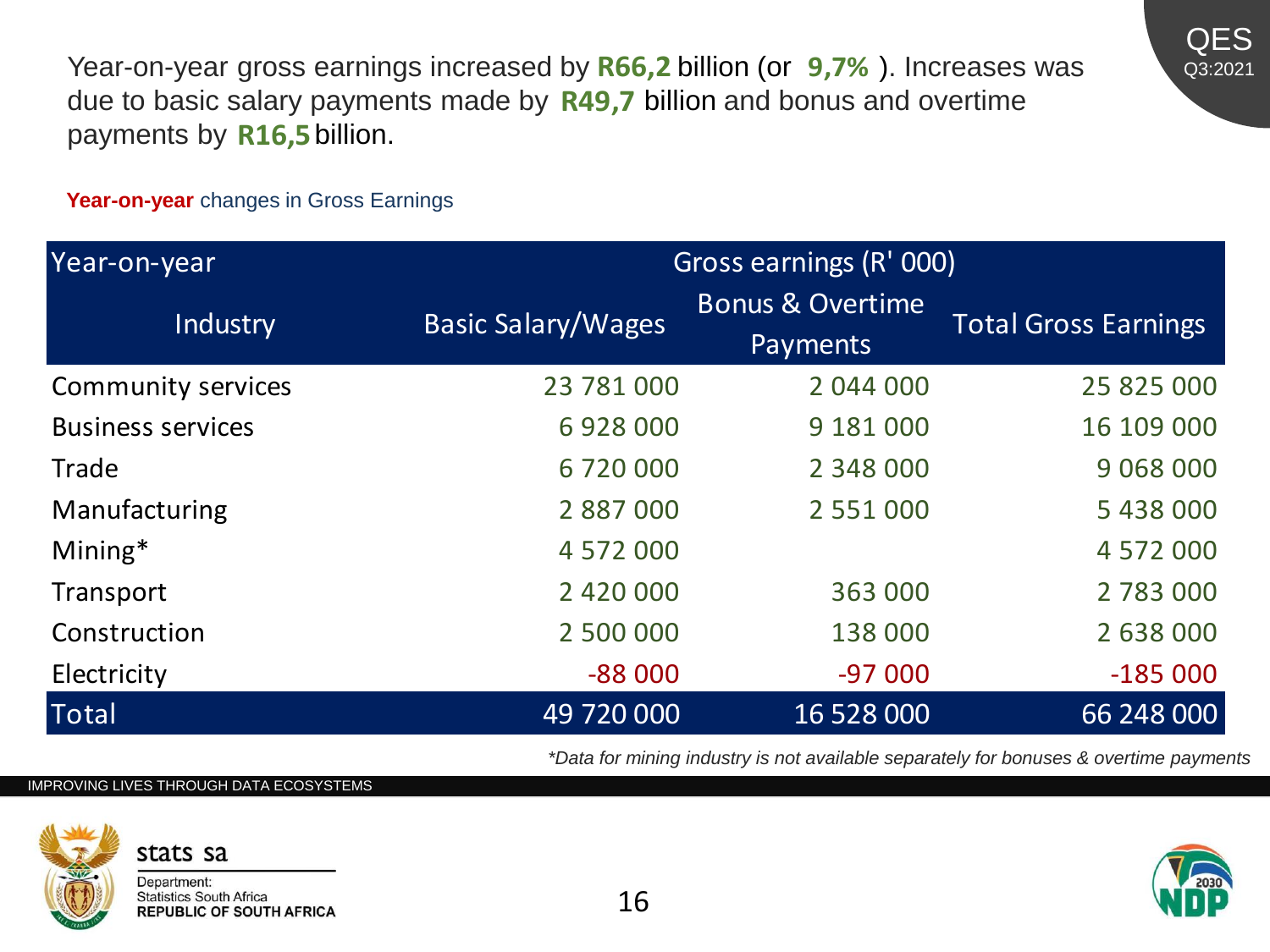There was a quarterly increase of **R25,9** billion in gross earnings in the third quarter of 2021 compared to Q2:2021. Year-on-year earnings There was a quarterly increase of **R25,9** billion in gross earnings in th<br>third quarter of 2021 compared to Q2:2021. Year-on-year earnings<br>increased by 9,7% in the third quarter of 2021 compared with same quarter of the previous year.



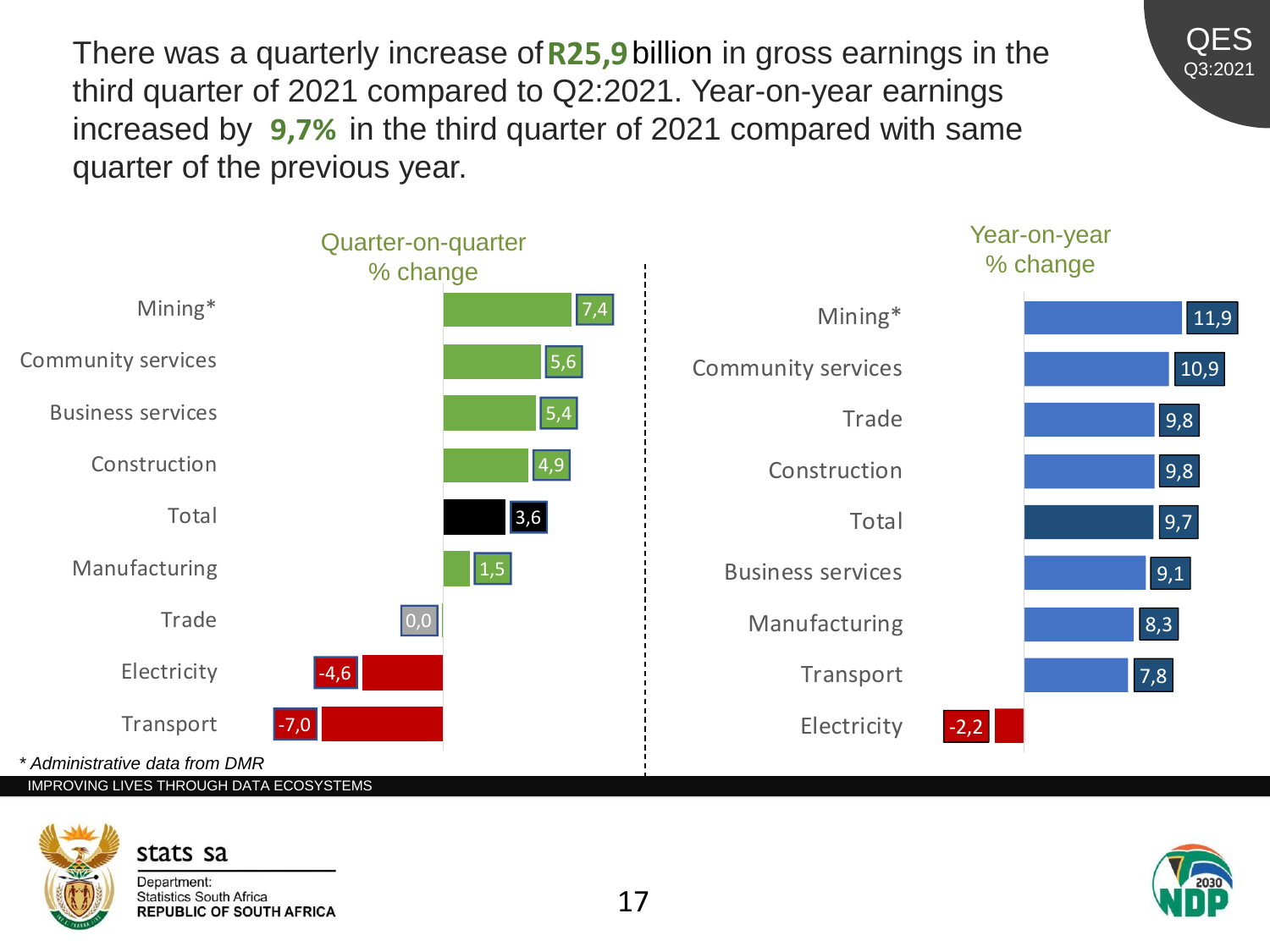### The total gross earnings paid to employees increased by R25,9 billion from R720,9 billion in Q2:2021 to R746,8 billion in Q3:2021. R720,9 billion in Q2:2021 to R746,8 billion in Q3:2021.

Year-on-year gross earnings increased by **R66,2** billion compared with the same quarter of the previous year (i.e. 2020:Q3)





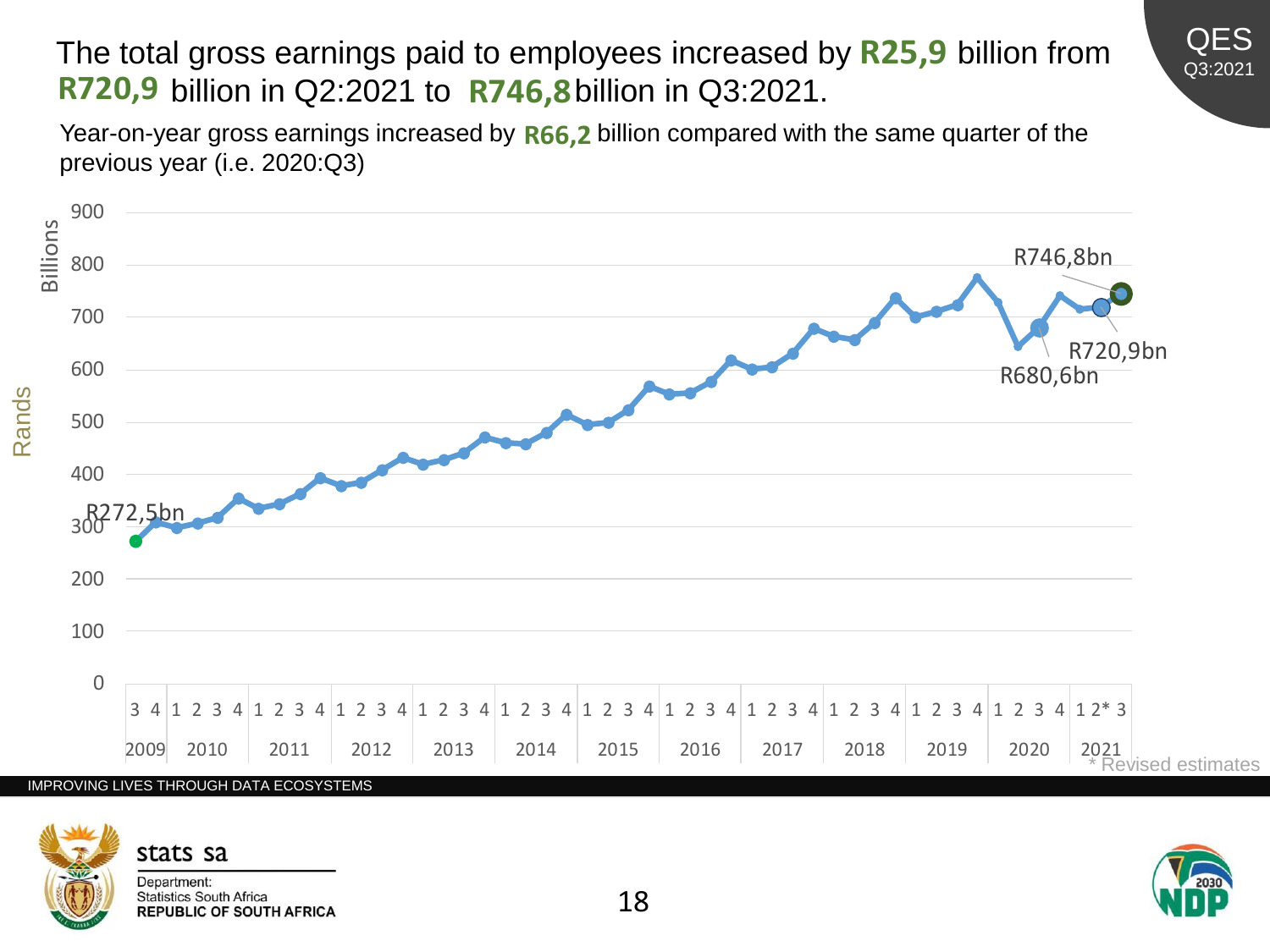# Average Monthly Earnings (AME) August 2021

IMPROVING LIVES THROUGH DATA ECOSYSTEMS

stats sa



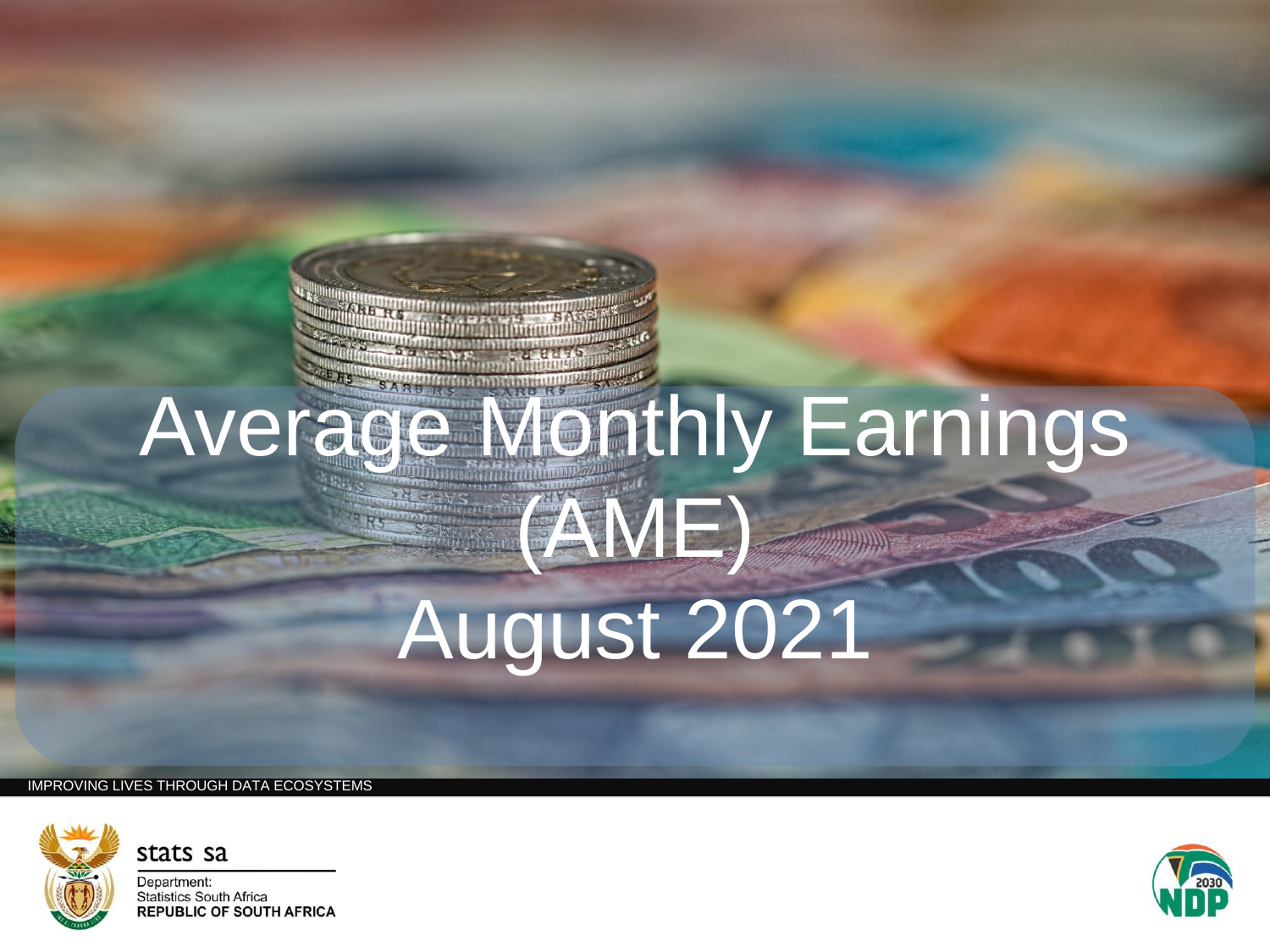

AME including bonuses and overtime payments increased by 1,6%<br>from R23 681 in May 2021 to R24 051 in August 2021. from **R23 681** in May 2021 to **R24 051** in August 2021. Year-on-year AME increased by 6,5%.



#### IMPROVING LIVES THROUGH DATA ECOSYSTEMS





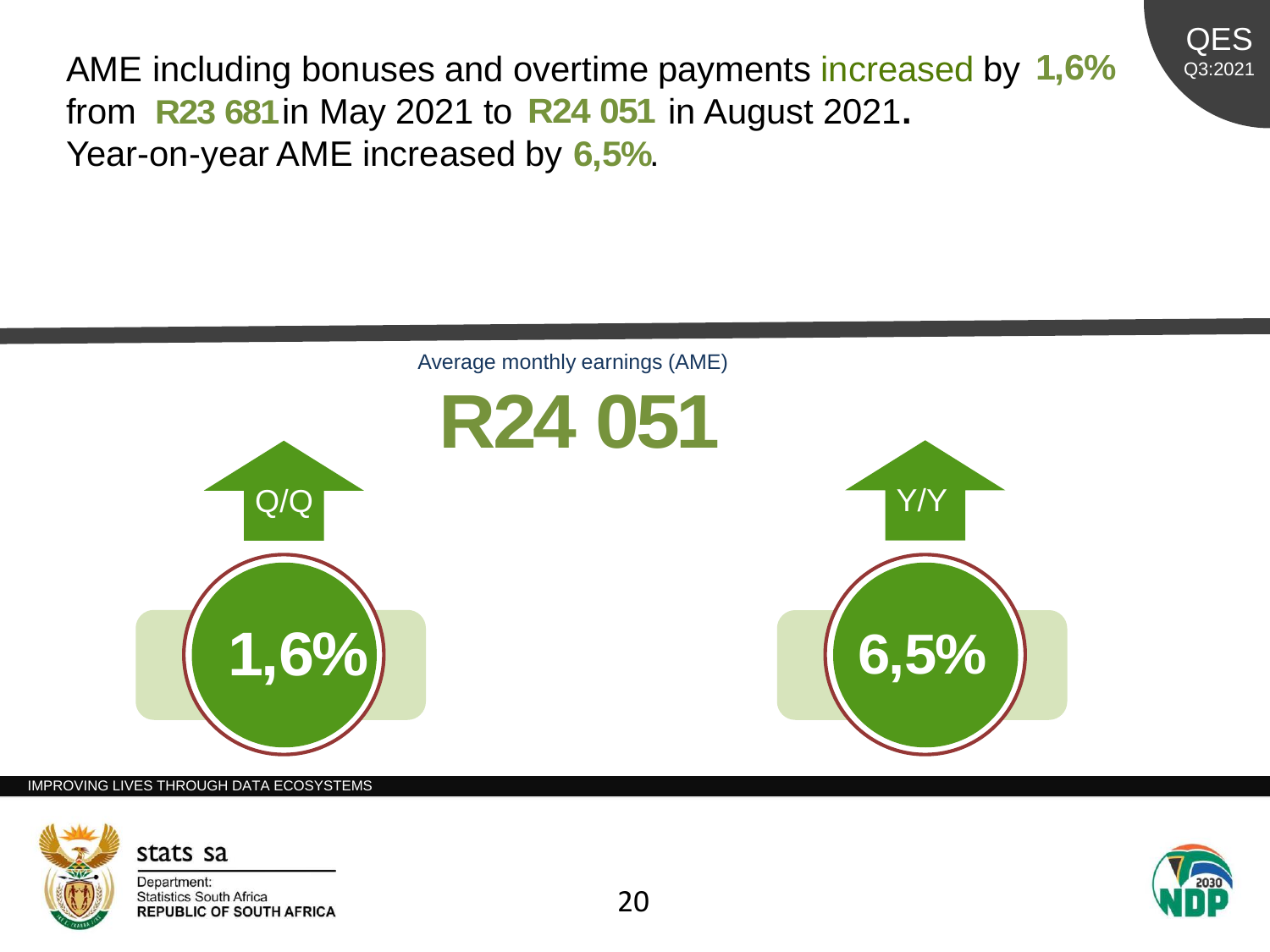Seven out of eight industries reported increases in average monthly earnings in the third quarter compared with Q2:2021. Three industries increased above industry average of 1,6% quarter-on-quarter. Year-on-year the construction industry reported an increase of 17,1% in AME while the electricity industry declined by  $1,0\%$ .



IMPROVING LIVES THROUGH DATA ECOSYSTEMS

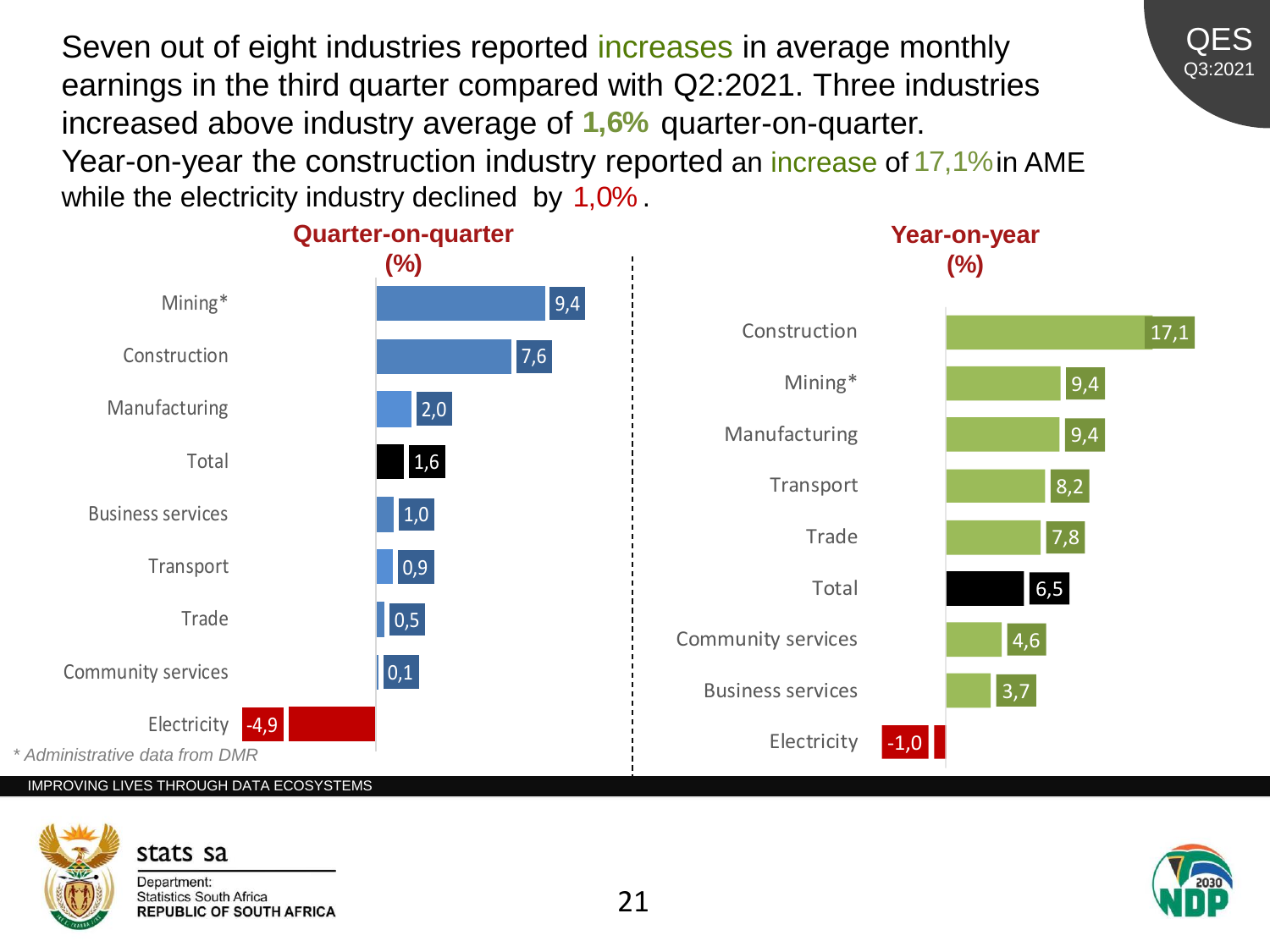Average monthly earnings were measured at R24 051 in the formal non-agricultural sector of the economy in August 2021.



### IMPROVING LIVES THROUGH DATA ECOSYSTEMS



\* Revised estimates

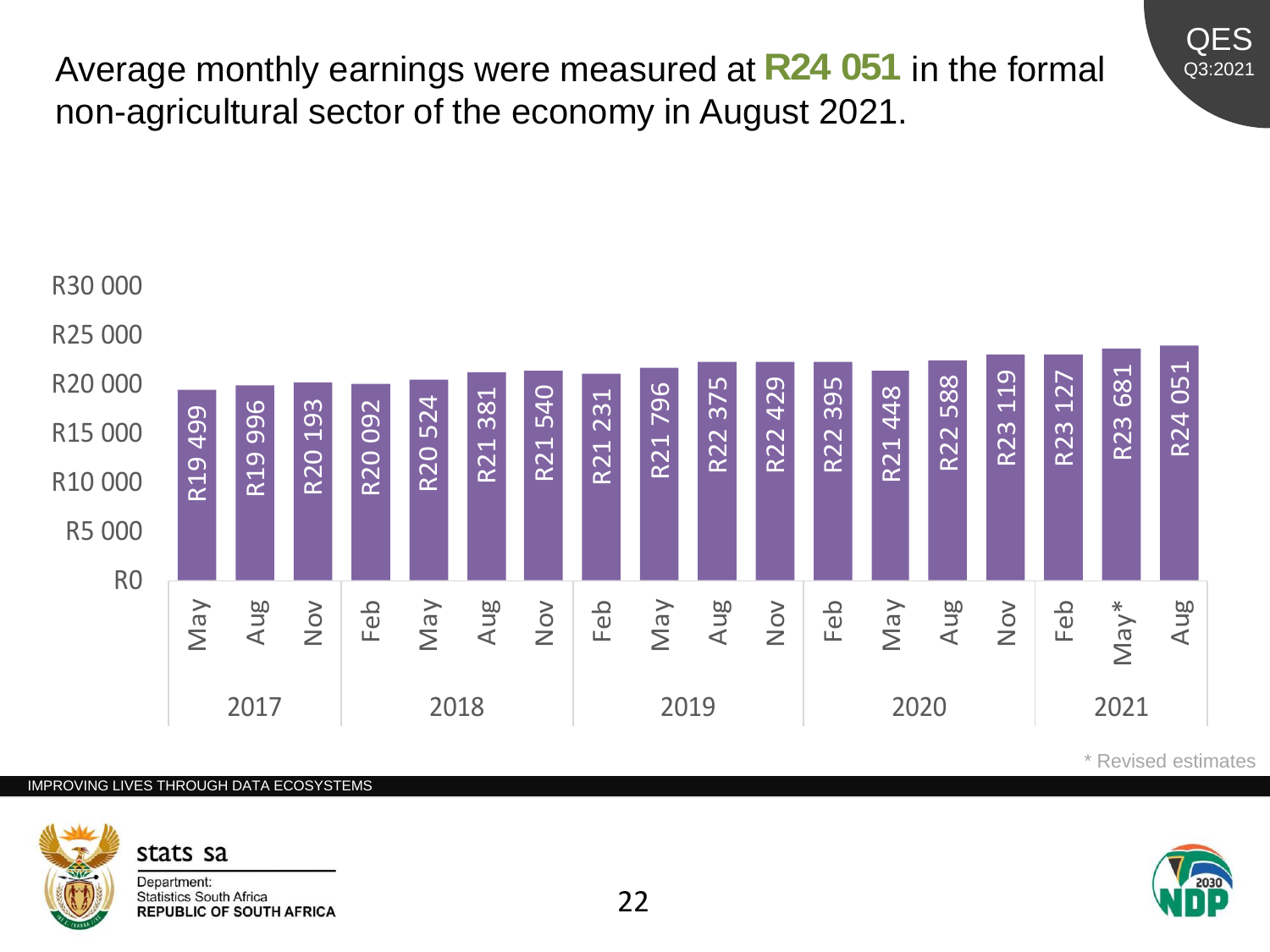



### IMPROVING LIVES THROUGH DATA ECOSYSTEMS

stats sa